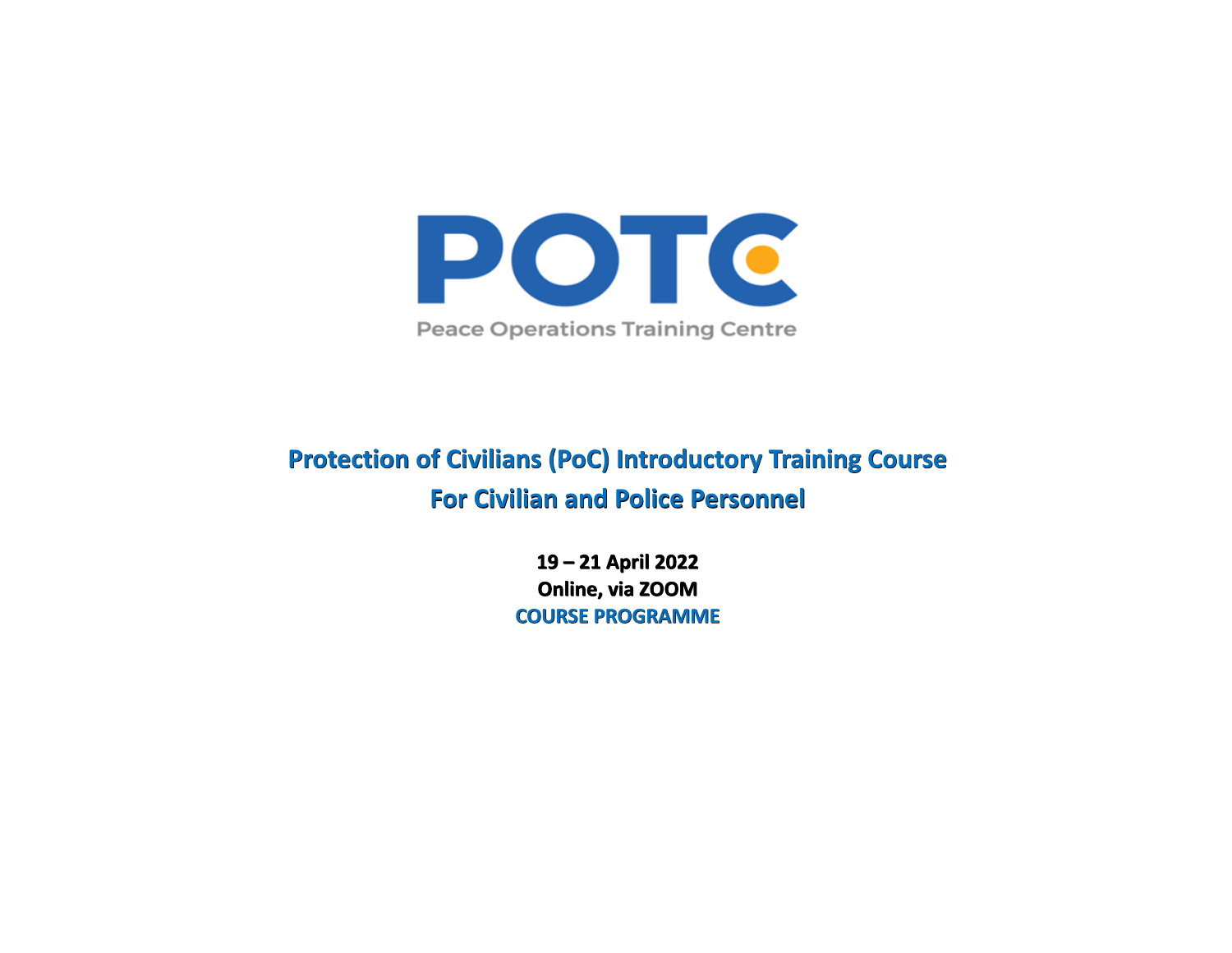

## Day 1, 19 April

| <b>Time</b>     | <b>Topic</b>                                   | Lecturer                                                   | <b>Objectives</b>                                                                                     |  |
|-----------------|------------------------------------------------|------------------------------------------------------------|-------------------------------------------------------------------------------------------------------|--|
| $8:00 - 8:30$   | Introduction to the training                   | Samo Selimović, Peace<br><b>Operations Training Centre</b> | *To understand the main objectives of the training                                                    |  |
| $8:30 - 10:30$  | Protection of Civilians                        | Welmoet Wels, Bellica Consulting                           | *To understand the "PoC" concept<br>*To know the core approaches and the terminology                  |  |
| $10:30 - 10:45$ | <b>Short Break</b>                             |                                                            |                                                                                                       |  |
| $10:45 - 12:00$ | Civilians in Conflict PART 1                   | Anthony Page, ICRC                                         | *To understand how conflict affects civilians                                                         |  |
| $12:00 - 12:45$ | Lunch Break                                    |                                                            |                                                                                                       |  |
| $12:45 - 14:15$ | Civilians in Conflict PART 2                   | Karolina Maclachlan, Center for<br>Civilians in Conflict   | *To know and understand different types of threats,<br>perpetrators and protection actors             |  |
| $14:15 - 14:30$ | <b>Short Break</b>                             |                                                            |                                                                                                       |  |
| $14:30 - 16:00$ | Use of Force & Rules of<br>Engagement (Tier 2) | Katja Vurcer Straže, Slovenian<br>Army                     | *To understand the principles of use of force<br>*To know the circumstances when force is permissible |  |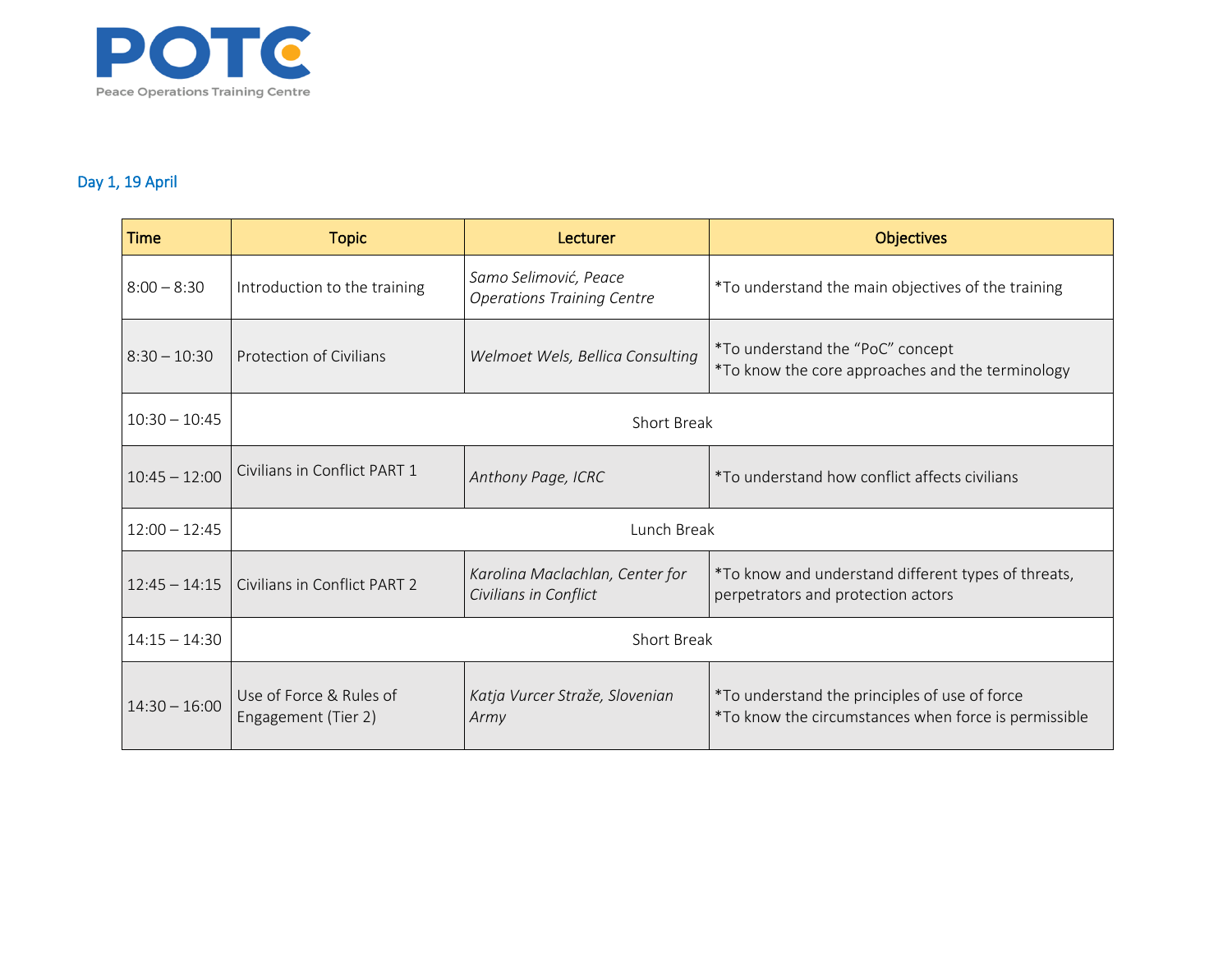

## Day 2, 20 April

| <b>Time</b>     | <b>Topic</b>                                                                                                  | <b>Lecturer</b>                         | <b>Objectives</b>                                                                      |  |
|-----------------|---------------------------------------------------------------------------------------------------------------|-----------------------------------------|----------------------------------------------------------------------------------------|--|
| $8:00 - 10:00$  | Beyond Physical Violence<br>Prevention (Tiers 1&3)                                                            | Marco Sutto, Carabinieri                | *To know and understand different tiers and/or<br>operational phases of PoC            |  |
| $10:00 - 10:15$ | <b>Short Break</b>                                                                                            |                                         |                                                                                        |  |
| $10:15 - 12:15$ | Protection of Civilians from a<br>Local Perspective                                                           | Marco Grandi, PAX                       | *To understand how PoC approaches affect civilians in<br>practice                      |  |
| $12:15 - 13:15$ | Lunch Break                                                                                                   |                                         |                                                                                        |  |
| $13:15 - 15:45$ | Implications of Conflict Related<br>Sexual and Gender Based<br>Violence for Peacebuilding and<br>Peacekeeping | Barbara Mali, Independent GBV<br>Expert | *To know and understand how sexual violence inhibits<br>peacekeeping and peacebuilding |  |